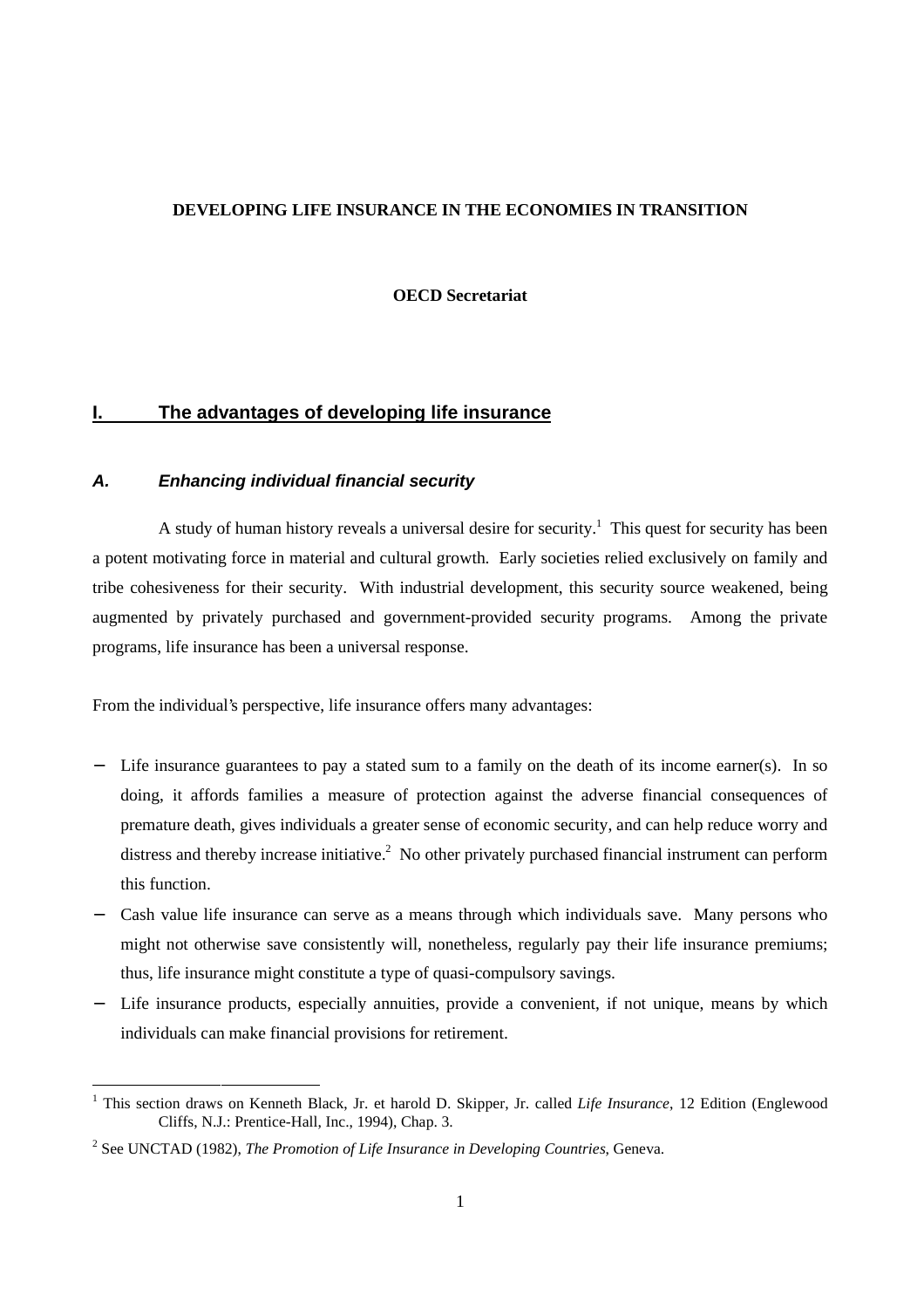− Life insurance can permit more favourable credit terms to borrowers – both individuals and businesses – and can decreases the risk of default. Life insurance can also minimize the financial disruption to businesses caused by the death of key employees.

## **B. Easing the burden of government social welfare spending**

Private life insurance can supplement, if not substitute for, benefits provided by government. This assertion is substantiated by a significant negative correlation between social spending and life insurance premiums. Moreover, the sharp rise in life premiums in the OECD countries may be attributed in great part to the mounting financial difficulties of pension schemes. Governments can now concentrate their efforts on core social protection benefits, while allowing individuals to choose for themselves their desired level and type of additional protection.

## **C. Impact on economic development**

Apart from the social role it plays by relieving government of some of the burden of meeting financial security needs, life insurance can assist economic development in general and the development of financial markets in particular. Because they have thousands of policyholders, insurance companies are able to amass quantities of funds that are important in supporting investment and the national economy. They thereby serve as financial intermediaries between investors and economic agents that lack sufficient financing: households, businesses and in some cases even governments. The emergence of this new type of intermediaries, with features different from those of banks, with regard to the timeframe of investment in particular, makes a major contribution to the development of financial markets. In the OECD countries, insurance companies are the largest institutional investors.

#### *1. Quantitative impact on savings*

A great many studies have looked at how the development of life insurance and funded pension schemes have impacted the level of aggregate savings. When such schemes are instituted, they generally have a positive effect.

A number of arguments have been advanced to explain this. First, when they are instituted on a compulsory basis, contractual savings plans (life insurance and pension funds) raise the level of aggregate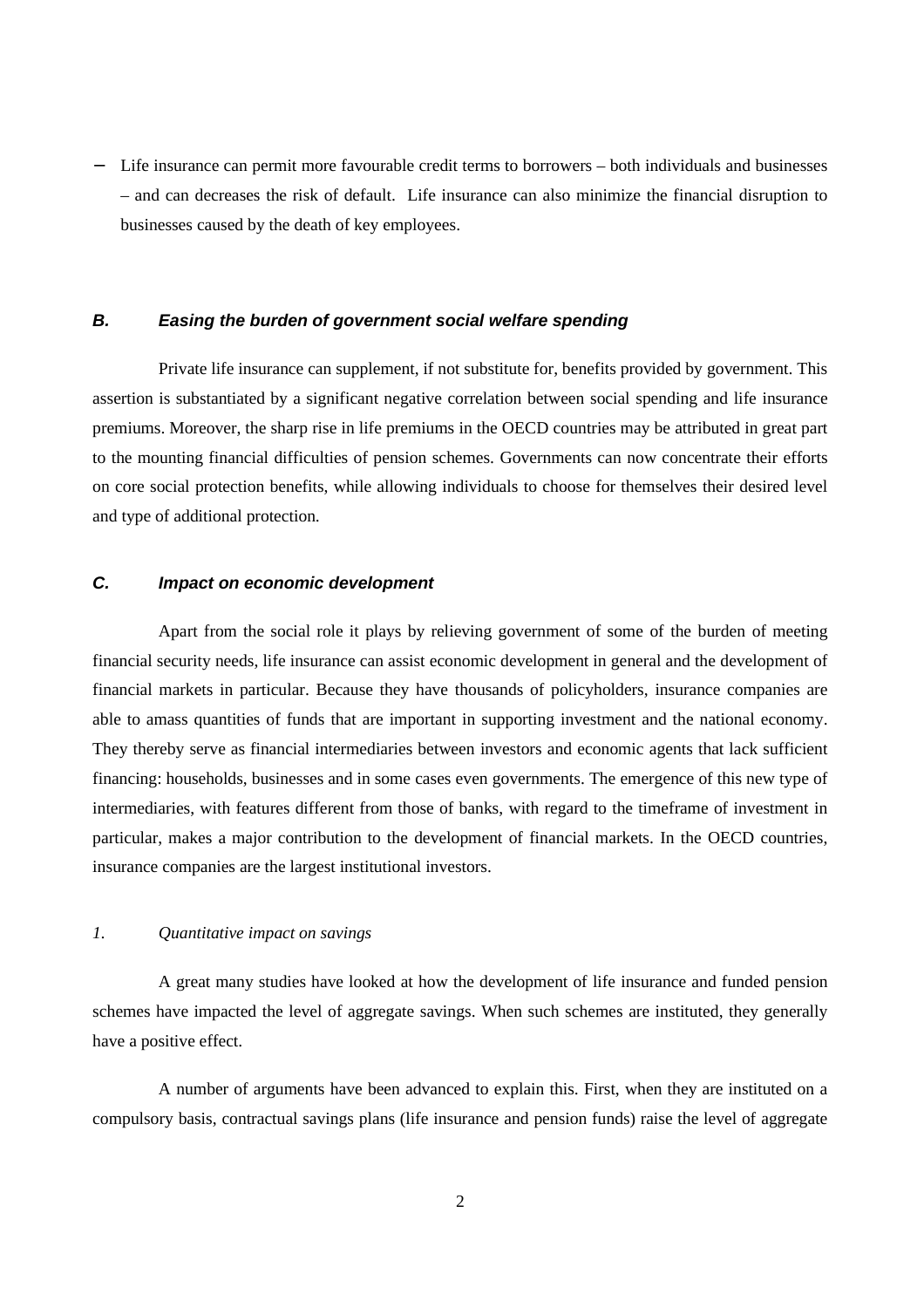savings if they involve a rate of mandatory savings that is higher than the rate for which households would have opted voluntarily.

In addition, if a system that is still recent lacks credibility, households are not necessarily inclined to alter their prior savings behaviour, because the new products do not give them the level of financial security they desire. As a result, they increase their rate of savings. This latter effect is only temporary, however, and it goes away when the system becomes more mature and thus more credible. It should be noted, however, that the long-term impact of a temporary rise in the savings rate could be very important if the funds are invested wisely and prompt a virtuous circle of growth and savings.

Lastly, the development of contractual savings also encourages savings by offering individuals and businesses a way to diversify their assets. Not forgetting, however, that the subsequent increase in aggregate savings may only be slight if consumers merely shift their funds between different types of investments but keep the overall level of their savings unchanged.

## *2. Qualitative impact on savings*

While there may be some doubt as to the quantitative impact on savings of the development of life insurance, the qualitative impact is very clear: unlike many commercial banks specialising in deposittaking and short-term lending, contractual savings institutions usually adopt a longer-term perspective. Their longer-term commitments and the stability of their cash flow provide ideal sources of term financing for governments and businesses.

## *3. Impact on the development of financial markets*

The development of contractual savings is greatly increasing the supply of long-term financial products, thereby triggering a series of effects on the development and structure of the financial markets:

- Specialisation in the sector, insofar as the banking system is making adjustments in order to reap the benefits of its comparative advantage on short-term products. This has prompted a sharp reduction in risk stemming from maturity differentials between bank assets and liabilities. The stability of the banking system is therefore reinforced.
- − Reduction of the differential between short- and long-term interest rates (the rate curve is becoming flatter). This is prompting an improvement in the financial structure of business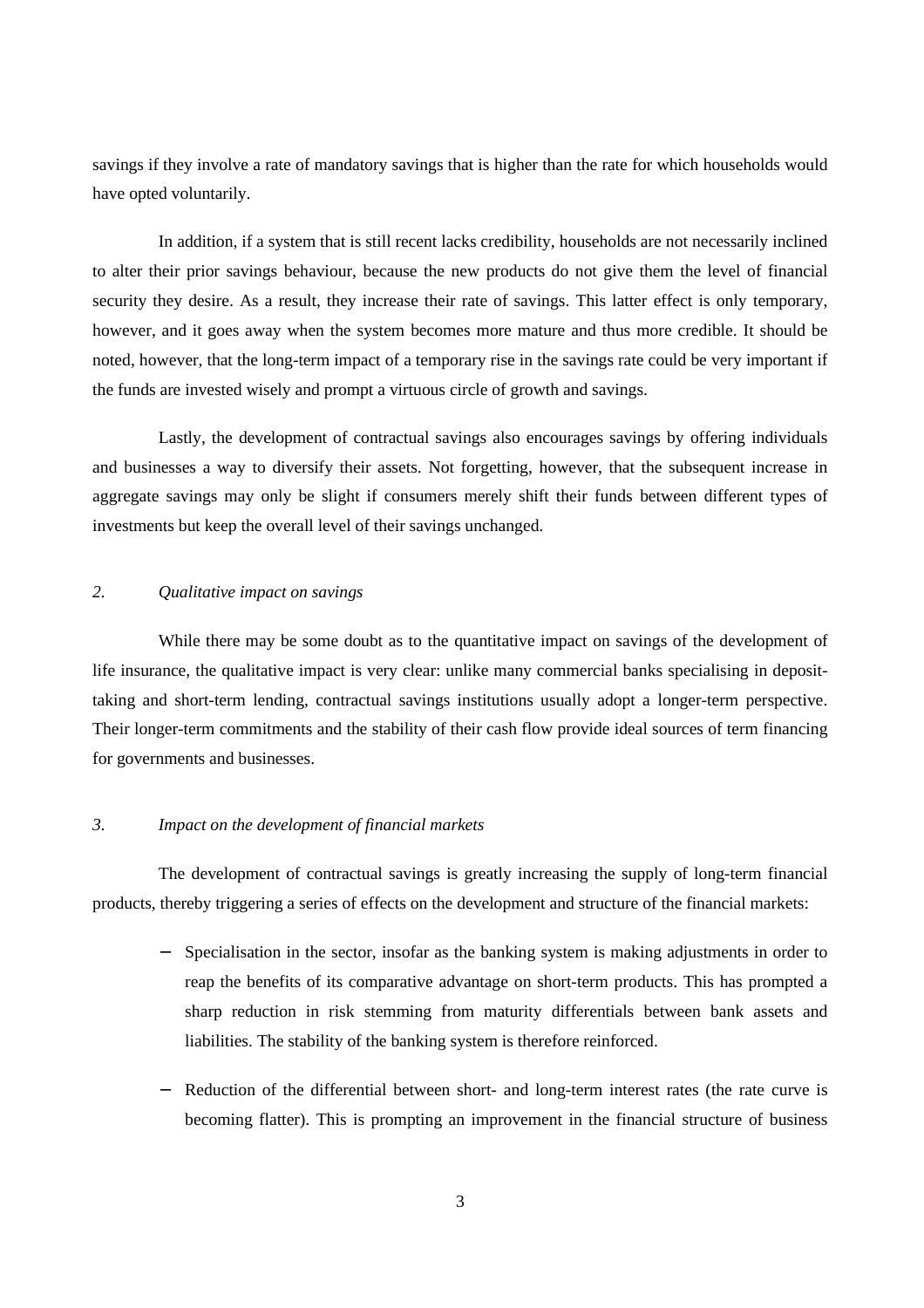enterprises thanks to a lowering of the cost of long-term capital and a lessening of the risks of refinancing.

- Reduction of the implicit debt of defined-benefit pension schemes.
- Development of the market for long-term government bonds, which greatly expands the options for government debt management. This argument has also been used against the development of contractual savings, out of a fear that without a sufficiently developed bond market, the funds accumulated by life insurance companies and pension funds might become captive sources of financing for the government's deficit. Implementation of sufficiently flexible investment regulations, allowing insurance companies and pension funds to diversify their investments in equity markets and in international markets should be sufficient to avoid this pitfall.
- Enhancing the efficiency of financial markets. Contractual savings institutions, like all mutual investment instruments, prompt a higher level of specialisation and professionalism on the part of financial market players, making it possible to finance projects that are bolder or riskier (and thus more lucrative), exploiting economies of scale, trimming transaction costs and encouraging financial innovation. Furthermore, such institutions are able to exercise tighter control over the performance of businesses they finance and thus help to improve corporate management and foster greater transparency.

## **II. The life insurance market in economies in transition : taking stock**

### **A. Low penetration of life insurance in the emerging markets**

-

Life insurance is still fairly undeveloped in the Baltic States, as in all Europe's emerging markets, since in 1998 the penetration of life insurance (direct gross premiums / GDP) was only 0.43% in the Central and Eastern European countries and the new independent states<sup>3</sup>. Premiums ranged from  $0.06\%$  in Romania to 0.90% in Slovakia and 0.81% in Slovenia. In comparison, in 1998 the OECD countries devoted 4.58% of their aggregate GDP to life insurance.

<sup>3.</sup> Source: *Insurance Regulation and Supervision in OECD Countries, Asian Economies and CEEC and NIS Countries*, OECD. The countries in question are: Albania, Armenia, Belarus, Bulgaria, Croatia, Estonia, Latvia, Lithuania, Moldova, Romania, Russia, Slovakia (OECD Member State since 2000), Slovenia and Ukraine.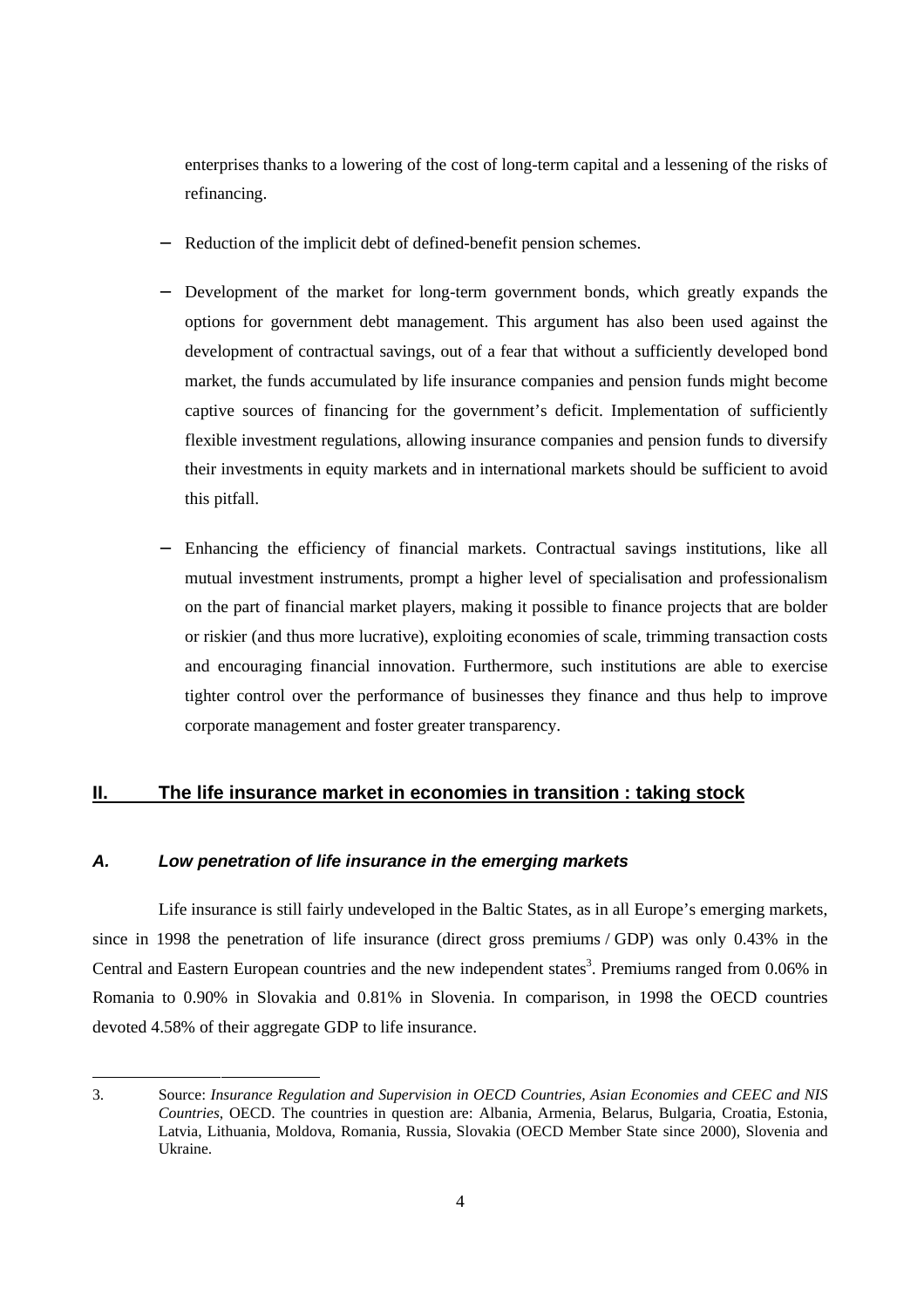The timid development of life insurance is also plain to see from the clear domination of non-life insurance in total premiums: in 1998, life insurance accounted for only 16% of total premiums in the Central and Eastern European countries and the new independent states<sup>1</sup>, the percentages in each country ranging from nearly 30% in Russia and Slovakia<sup>2</sup> to less than 2% in Ukraine. In comparison, life insurance accounted for 54.34% of total insurance premiums in the OECD countries in 1998.

This low volume of life insurance business stems, first, from the role played by government provident schemes. But the State's involvement varies widely from one country to another.

## **B. Bright prospects for growth**

Although the levels of their life insurance premiums have remained fairly low, the countries of Central and Eastern Europe have recorded sharp growth rates for those premiums—in many cases in excess of 10%—over the past decade, with the notable exception of Russia, where life insurance premiums registered a decline.

The fact that the penetration rate of life insurance is still lower in the emerging markets of Europe than it is in other emerging markets<sup>4</sup> gives hope that growth rates will remain high. In candidates for membership of the European Union in particular, further financial market deregulation and adoption of new Community directives ought to give growth in these markets a boost.

## **C. Structure of the insurance market**

#### *1. Separation of life and non-life business*

-

Among the insurance companies operating in the emerging markets, few are specialised. Together with Bulgaria and Ukraine, the Baltic countries are an exception: all of the Central and Eastern European countries and new independent states<sup>1</sup> report the existence of composite insurers.

Indeed, to engage simultaneously in long-term business, such as life insurance, and shorter-term business, such as casualty insurance, creates a risk that one class of insurance will be forced to support the other. The OECD recommends in its *Twenty Guidelines for Insurance Regulation and Supervision in the Economies in Transition*, that "[l]ife and non-life activities should be separated (in distinct companies), so

<sup>4.</sup> In 1998, the emerging countries of Asia (excluding South Korea) devoted 2% of their aggregate GDP to life insurance.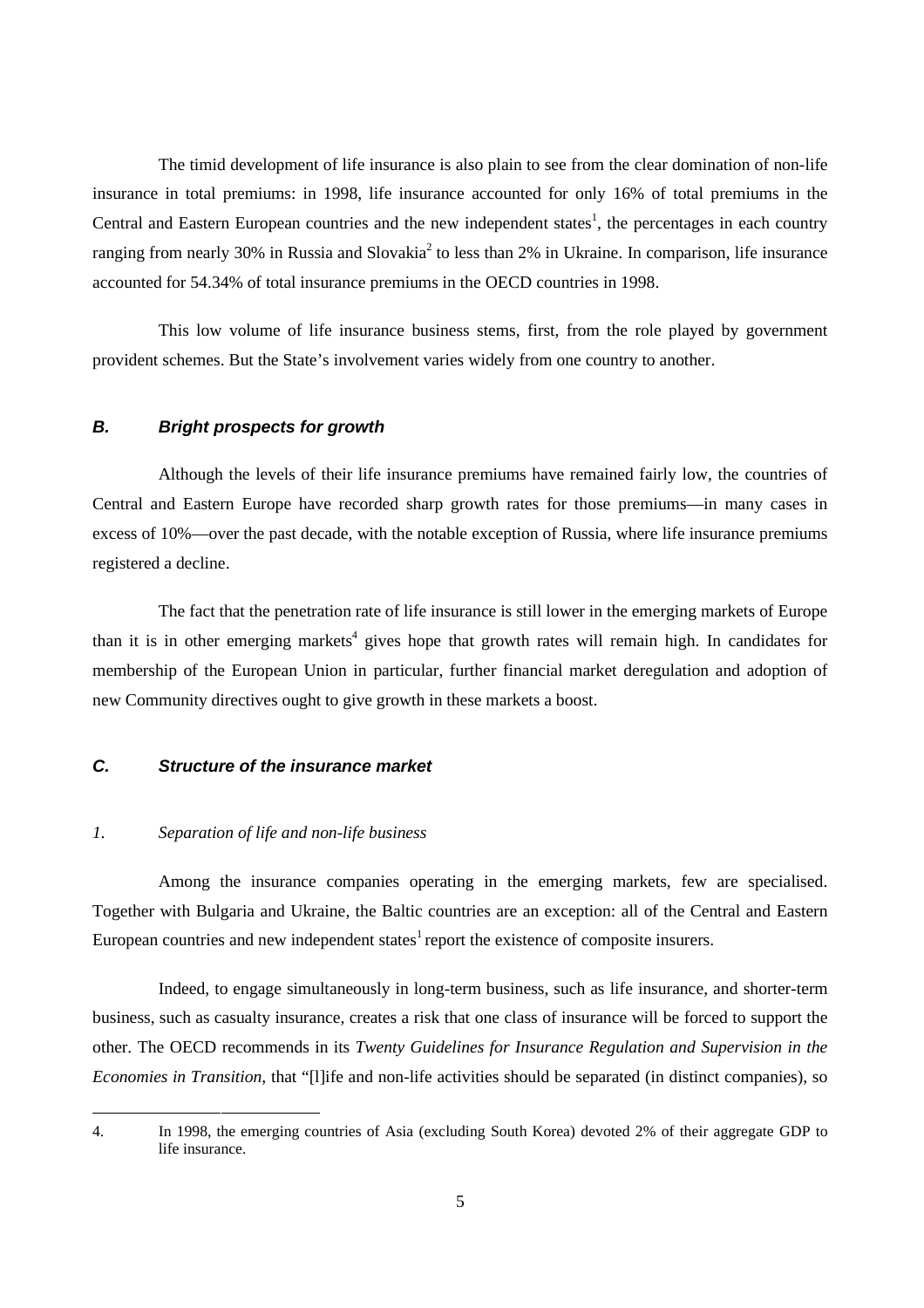that one activity cannot be required to support the other." As an exception to this principle, however, authorisation may be granted to write business involving other classes of personal insurance (e.g., accident or health) as well as life insurance.

## *2. Market concentration*

Except in Russia, Eastern European insurance markets are still extremely concentrated, in the life and non-life sectors alike. In 1998, the combined market share of the five largest life insurers varied between 85 and 98%. This is because in many cases the former monopolies still have market shares of 50% or more, even if some of them have been separated into a number of independent companies in order to introduce a measure of competition. In 1998, the top five insurers accounted for 71 % of the market Estonia, 60 % in Latvia and 69 % in Lithuania.

Even so, market concentration can be expected to subside as markets become more open to foreign insurers, and as new domestic companies spring up.

## **III. The forces driving development**

#### **A. Growth**

The first factor in the development of insurance, and of life insurance in particular, is incontestably the population's standard of living. As average household income or wealth increases, it generally prompts a rise in the savings rate, with savings being channelled first to bank deposits and other liquid instruments, and then to products that meet more specific needs, such as life insurance products.

Insurance is one of the sectors with above-average growth in the contribution to GDP. A study of insurance in the economies in transition<sup>5</sup> estimates that for each percentage point of GDP growth in the Central and Eastern European countries, life insurance premiums will grow by 1.1 to 2.2% (versus 1.1 to 1.5% for non-life premiums). Swiss Re projects a slightly narrower range, since its forecasts regarding the penetration of life insurance in Eastern Europe assume that premiums will rise by between 7 and 10% per year, depending on the country, if overall annual growth is between 4 and 5% between now and 2005. In addition, Swiss Re has forecast that a more stable economic environment will enable Central Europe to

1

<sup>5.</sup> *Importance of the Insurance Companies in the Capital Market Development of Transition Countries.*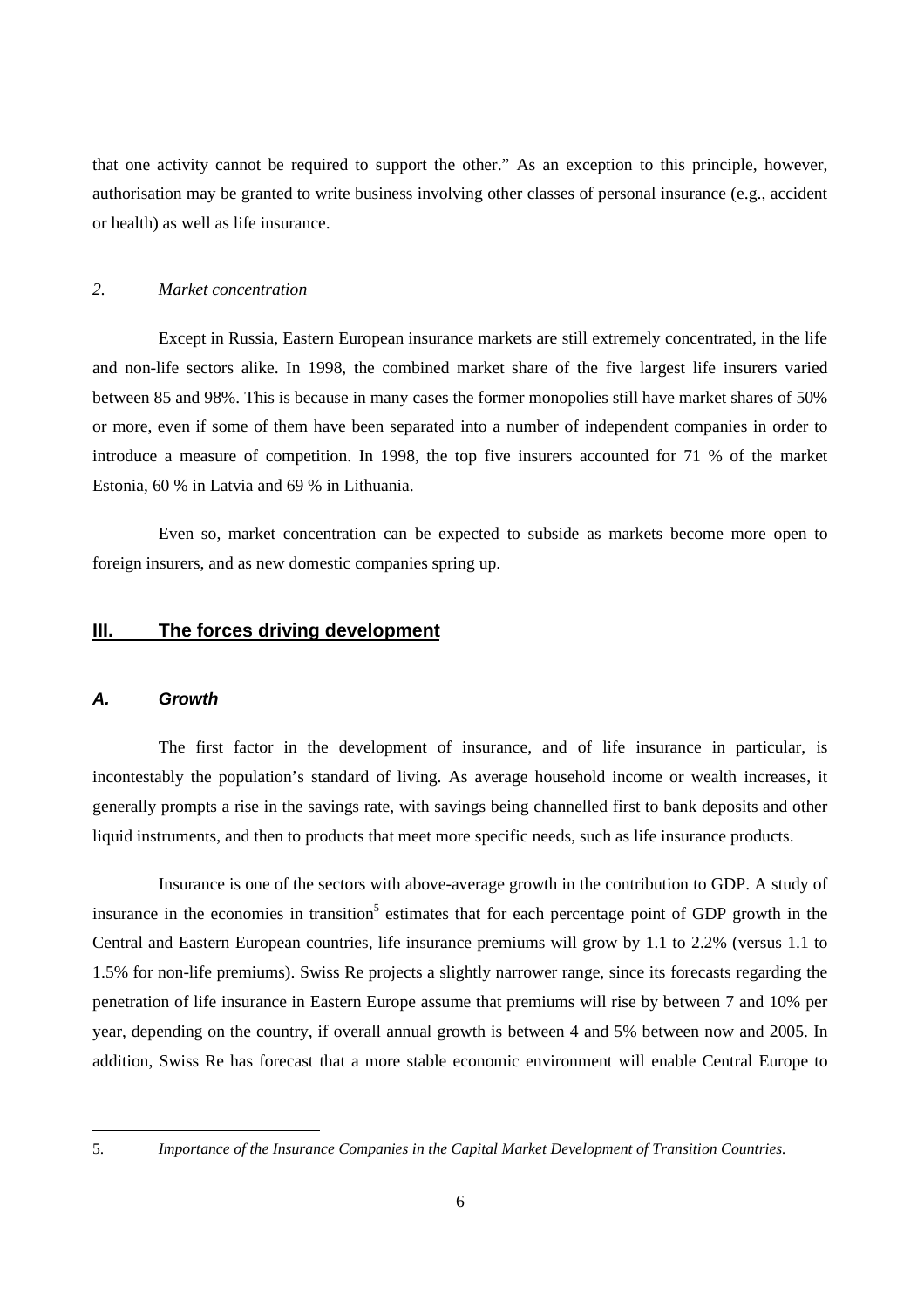record real premium growth in life and health insurance of between 2 and 4%—higher than the average in Eastern Europe.

## **B. Regulatory environment**

While the existence of an appropriate regulatory framework is an important factor in the development of any industry, it is absolutely crucial to the development of life insurance.

### *1. Guarantee the solvency of insurance companies*

The first objective must be to protect the consumer by supervising the solvency of insurance companies, since an insurance policy represents a promise to pay a future benefit if and when certain stipulated events occur. The transaction is therefore based on the customer's confidence that his or her chosen company will honour its commitment. This confidence is particularly necessary with regard to life insurance, because the amounts of money involved may be very large and, especially, because commitments span a long, if not very long, period of time. But in emerging economies, public confidence is particularly fragile because insurance is not yet an established part of the culture, and in many cases because of financial disasters and insurance company failures that are still fresh in people's minds.

#### *2. Ensure a properly functioning competitive market*

If policyholders are to be given a high quality of service, regulations must also lay the foundations for a competitive market. Only within such a framework can market forces ensure that insurers offer competitive prices and products that correspond to the consumers' demands. Regulations must therefore give supervisors enough authority to prevent or sanction behaviours that are detrimental to competition, such as price fixing, market sharing and other anticompetitive practices.

Even so, policyholders will reap the full benefits of competition only insofar as they are able to make discerning choices. Here, regulations can ensure that the most salient features of policies be conveyed clearly. The complexity of life insurance contracts demands a special effort along these lines. For example, in addition to stating technical elements—guaranteed rate of interest, minimum term, redemption penalty, expense rate, etc.—regulations may require that prospective customers be given a table in which redemption values are calculated explicitly for a number of years and not just at maturity (which highlights, for example, the impact of pre-paid expenses). Supervision of insurance distribution networks may be an important element in making sure that customers are given all relevant information. Such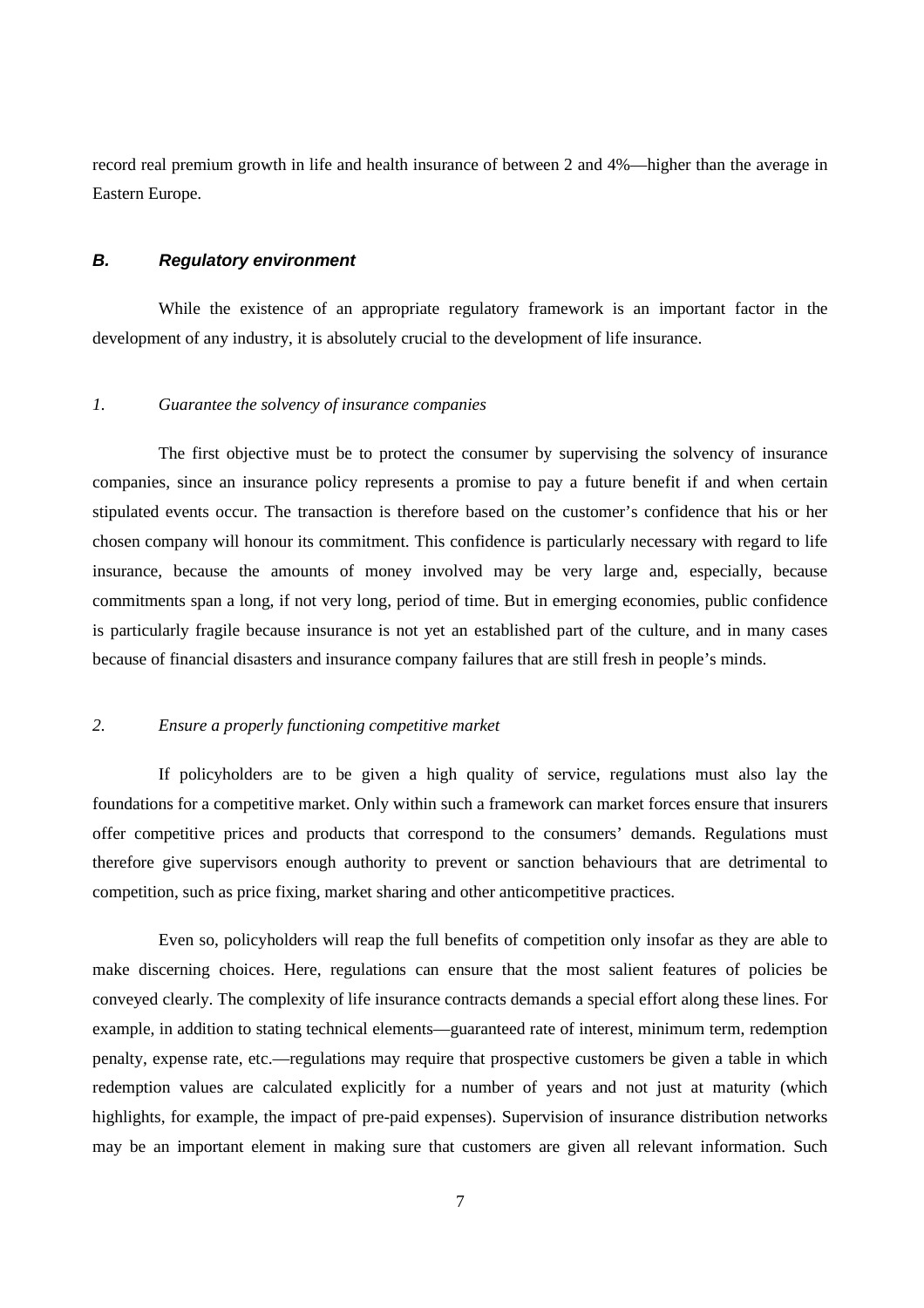supervision may be carried out directly by the supervisory authority or indirectly through the imposition of a licensing procedure based on fit and proper criteria, supplemented by the industry's own self-regulation.

#### *3. Exercise effective supervision*

The supervisory authorities should have sufficient human and financial resources to accomplish their task – however, that is rarely the case in economies in transition. Besides, the various market players could also be more actively encouraged to assume responsibility and become accountable. Regulation might provide, for example, for mandatory imposition of auditing procedures and certifications by independent actuaries and auditors. Principles of corporate governance and fit and proper criteria for company executives can lessen the probability of inadequate or fraudulent management. The supervisory authorities would then be able to focus their efforts on cases causing the most concern.

Supervision of products and tariffs is recommended in OECD' s *Twenty Guidelines for Insurance Regulation and Supervision in the Economies in Transition*: "initially at least, it may be advisable for economies in transition to request the submission of premium rates and insurance products for prior approval. Supervision of tariffs and products should however be adapted to the situation of each country and reassessed at a later stage according to the development and progress of the market".

Lastly, lead time is an essential factor in the effectiveness of supervision. It is much easier to find a solution for the difficulties encountered by an insurance company if those difficulties are detected in time. Supervisory authorities should be able to take a whole series of measures before triggering an actual liquidation procedure. Formulation of a rehabilitation plan is a procedure provided for in all of the OECD countries. Moreover, in a majority of OECD countries, supervisory authorities are empowered to intervene by amending contracts or policy clauses, replacing company executives or appointing temporary administrators.

#### *4. Institute a transparent and stable regulatory framework*

Government must ensure that existing laws and regulations are readily available to all, i.e. to customers as well as insurers and to domestic as well as foreign companies. This provision is especially necessary in economies in transition because the laws governing insurance are in many cases recent and subject to rapid change. Regulatory authorities should not exercise their power in a discretionary manner but, on the contrary, should clearly explain their licensing procedures (defining, *inter alia*, the criteria for the licensing decision), the way in which supervision is implemented and the steps taken to alleviate the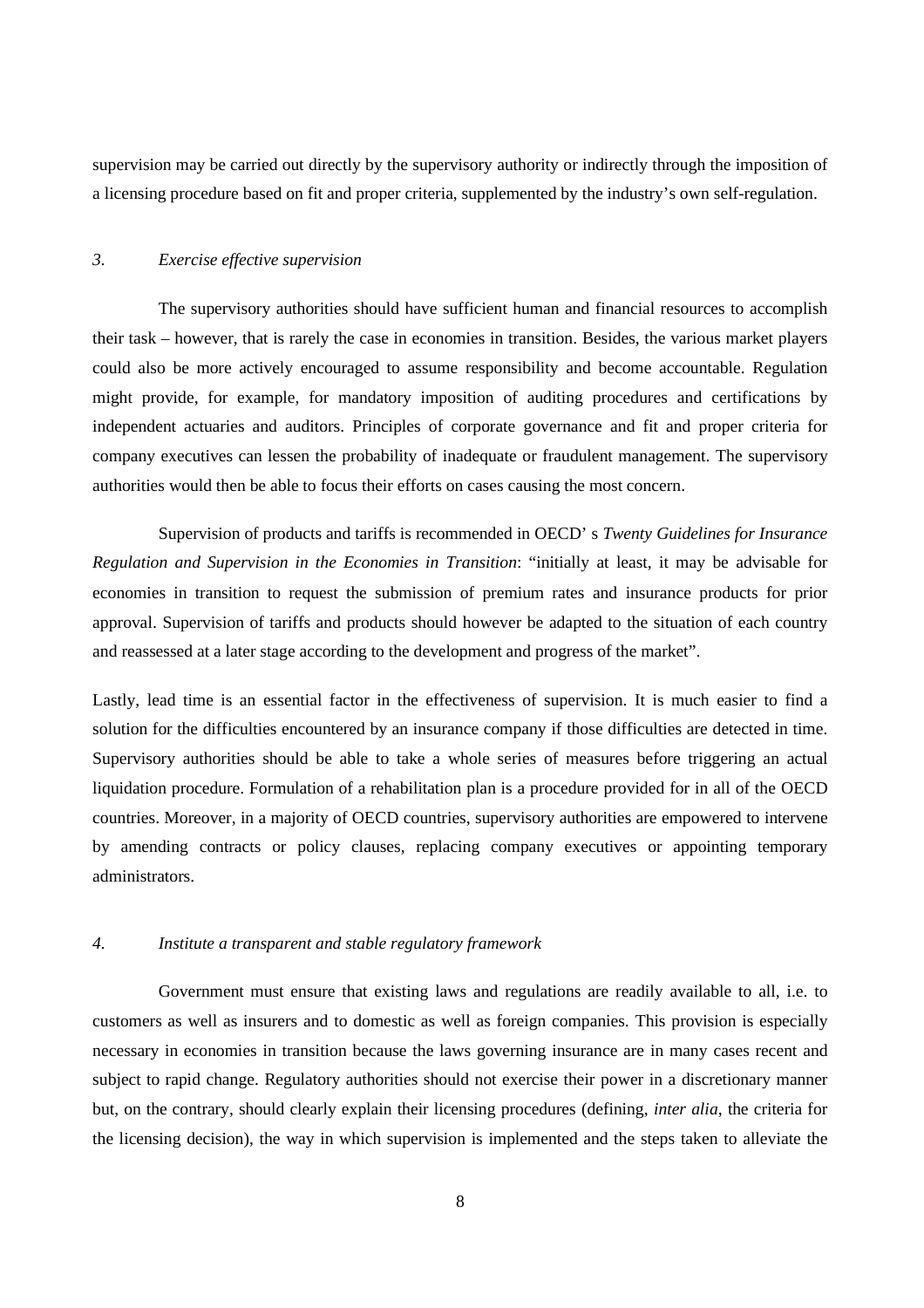financial difficulties encountered by certain companies. Insurers' attitudes towards supervision will be more co-operative if they have the conviction that they are dealing with authorities who are qualified and independent.

In addition, regulations must be stable enough so that insurers and consumers may enter into contracts knowledgeably and with confidence. For example, proposed new tax concessions for life insurance products will fail to produce the desired effect if consumers are afraid that the favourable provisions are only very temporary.

Of course, this must not keep the supervisory authorities from undertaking necessary reforms. Application of the principle of transparency demands only that the various parties concerned be informed and involved in the reform process, and that they be involved from the outset. In this way, each party would be able to prepare gradually for any changes that were needed.

#### **C. Reforms of social protection systems**

Institutional reforms constitute the second growth factor for insurance. Life insurers in Central and Eastern Europe should benefit from pension scheme reforms, which are calling the preponderance of government-administered programmes into question. Insurers have a role to play in the provision of pension products or related services (such as asset management) for the second pillar as well as for the third pillar.

In Latin America, a change in the system gave private life insurers a large boost. Since 1982, their premium volume has recorded 17% real growth per year. While life and disability insurance dominated at the beginning, annuities have now taken the lead. In Chile, 80% of life insurance premium income comes directly from compulsory old age cover. Optional supplemental insurance has grown, since 1982, by nearly 11% per year. Similar trends are expected in countries that undertake extensive reform of their social protection systems.

#### **D. Potential benefits from foreign insurers and reinsurers**

The need to protect a recently created domestic industry can prompt some countries to limit, if not prohibit, the access of foreign insurers to certain segments of their domestic markets. This sort of domestic market protection has a number of drawbacks, however. First, the competitiveness of all economic sectors may be affected by higher loading of premiums or the provision of insurance services that are less efficient than the ones that would have been offered in an open market. Moreover, the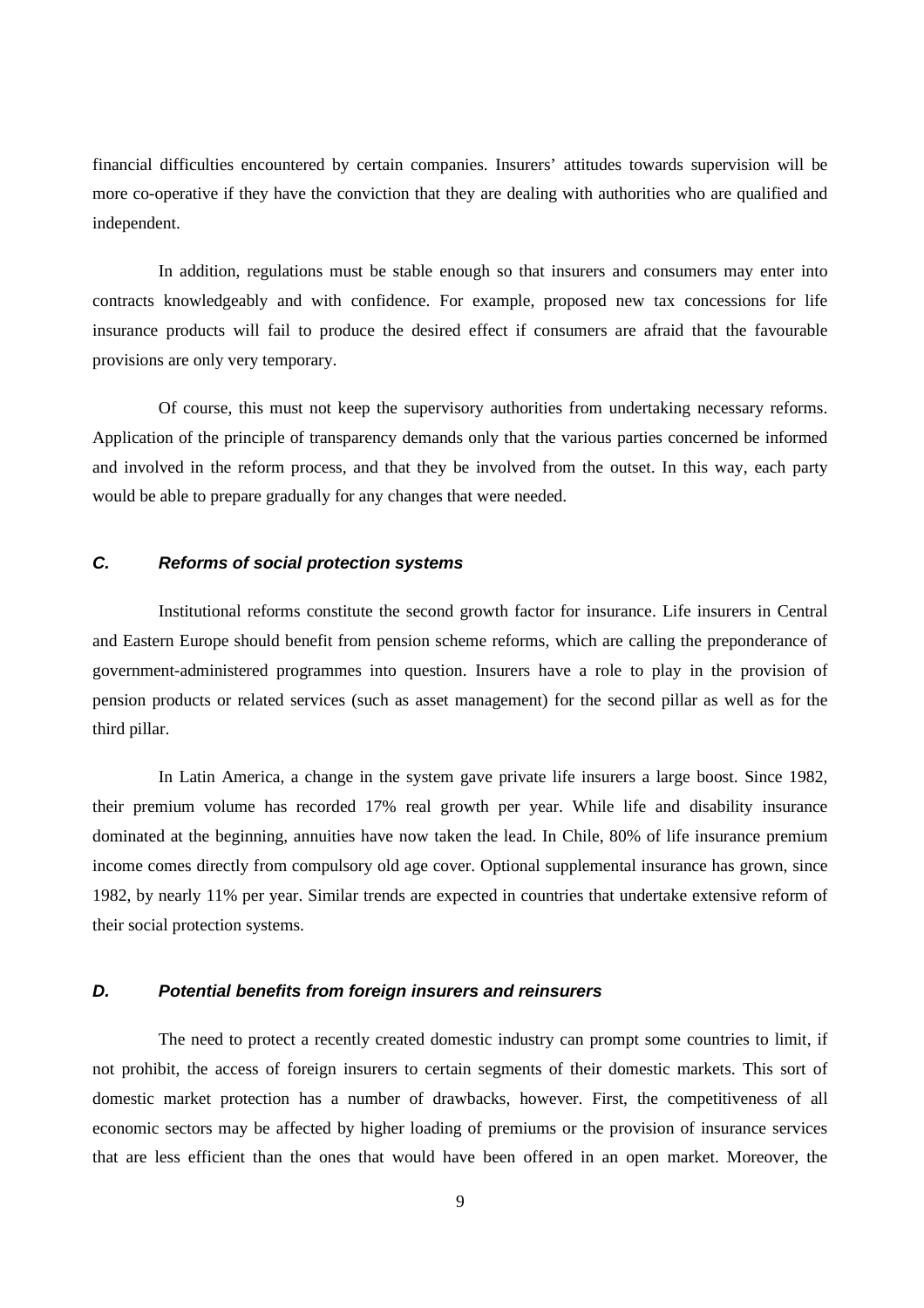development of the insurance sector itself could be hampered by limited access to foreign capital and know-how. Lastly, domestic insurers will ultimately find it difficult to adjust when barriers are removed, and to develop outside the domestic market.

Another solution is to encourage access to reinsurance, which enables small insurers to underwrite risks that are more extensive than prudence would otherwise allow them to assume. Furthermore, in many cases—in connection with proportional treaties in particular—reinsurers also provide insurance companies with a wide variety of assistance in estimating and managing risks and claims that would otherwise be unavailable to them.

### **E. Tax concessions**

A majority of OECD countries grant tax concessions for the purchase, ownership or execution of life insurance policies. These benefits vary widely. In some cases relatively slight and designed merely to simplify tax administration, they may also be substantial and intended to encourage people to purchase or maintain policies in order to encourage a shift in national savings towards life insurance, promote longterm savings or prompt individuals to help ensure their own financial security. Policies that focus primarily on the customer's survival (e.g. mixed policies and pure annuities) are the main targets of these tax concessions. A detailed analysis of tax policies with regard to life insurance is available in the document entitled *Policy Issues in Insurance: Investment, Taxation, Insolvency*, published by the OECD in 1996.

The effectiveness of such tax policies is clear with regard to shifting national savings to life insurance and promoting long-term savings. One negative example comes from Russia, where the repeal of certain tax concessions was one of the primary factors explaining a decline in life insurance premiums from USD 1 514 million in 1996 to USD 1 335 million in 1997. On the other hand, aggregate savings will not necessarily rise because of the choices made by savers, and also because the reduced tax revenue may lead to a reduction in government savings. Lastly, it is difficult to ascertain the extent to which tax incentives encourage the purchase of life insurance products geared more towards protection than towards savings (death and disability benefits and term life insurance). Even so, the fragmentary elements available would suggest that the effects may be positive.

It has been found repeatedly that countries wishing to adopt a three-pillar protection model have worked out the details of tax concessions for life insurance before instituting the compulsory second pillar in a subsequent phase. This method, coupled with an active public information policy, makes it possible to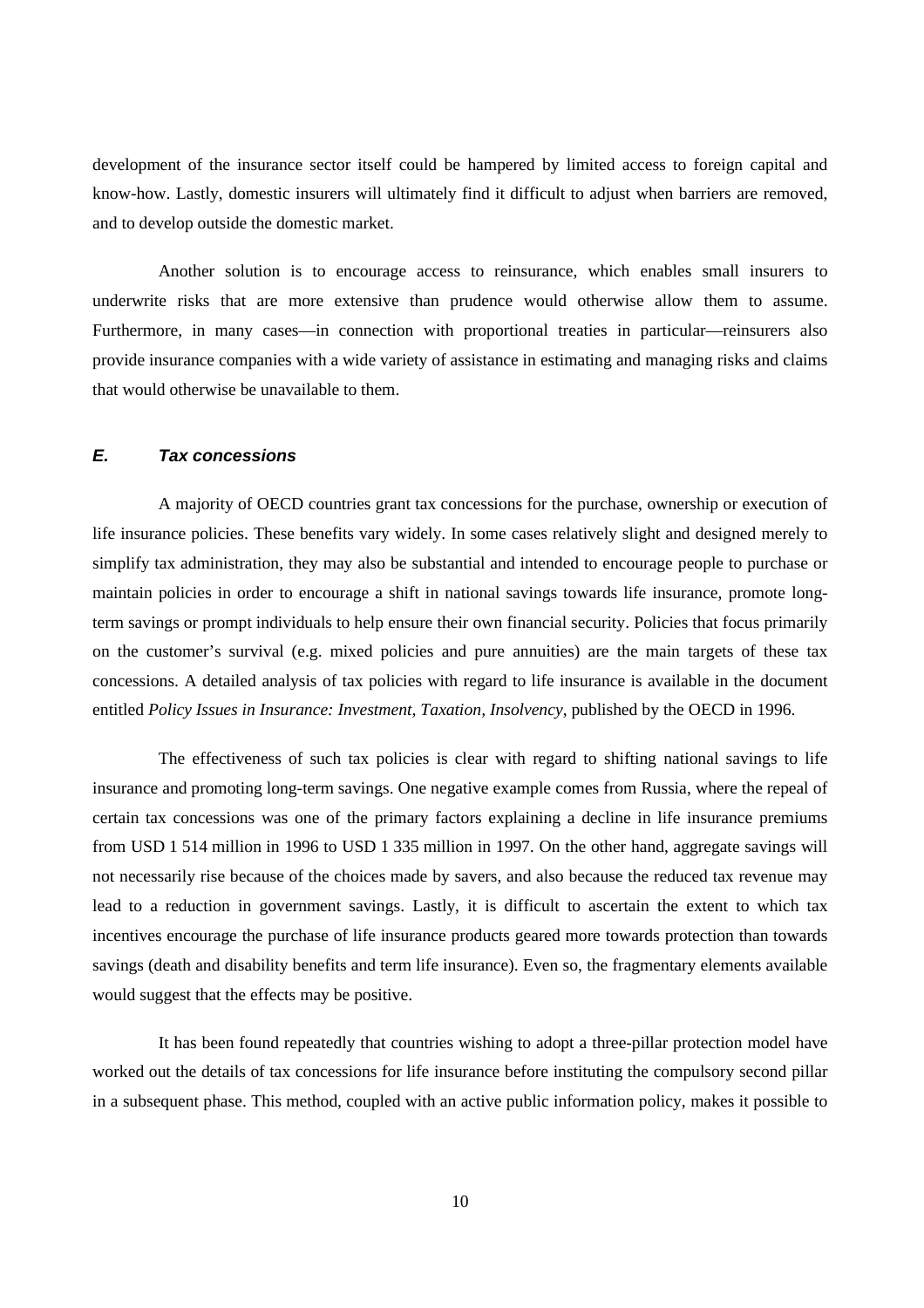educate a population that tends to know little about life insurance products, and thus to prompt them to opt for a sufficient level of cover.

### **IV. The difficulties to be surmounted**

#### **A. Inflation**

In stable economies, insurance guarantees are often expressed in nominal amounts. Furthermore, insurance premiums are generally set at the beginning of a contract; there may be provision for adjustment clauses, but such clauses are still relatively rare. High inflation, which is frequent in emerging economies, makes it essential to take this problem into account, since the expression of guarantees in nominal amounts constitutes a major risk for the holders of life insurance policies. Policyholders are not necessarily aware of the fact that they are running this risk, which can give rise to mistrust and feelings of having been duped.

On the other hand, to express guarantees in real terms is a highly risky solution for insurance companies, especially insofar as financial instruments that could be used to cover inflation risk (e.g. bonds indexed to financial indices closely correlated with domestic inflation) are in most cases not available. Moreover, total or partial indexation clauses tend to further complicate products that are already very unfamiliar to consumers.

High inflation is therefore a definite obstacle to the development of insurance, and of life insurance in particular. Moreover, the volume of premium revenue in the sector is highly sensitive to this factor. In Bulgaria, for example, where the rate of inflation jumped from 123% in 1996 to 1100% in 1997, life insurance premiums dipped sharply, from USD 42 million to USD 13 million, while GDP rose from USD 9.2 billion to USD 10.1 billion.

#### **B. Consumers' lack of familiarity with insurance products**

The range of life insurance products marketed in an emerging economy must necessarily take account of the fact that consumers know little about the workings of financial markets. In the centralised economies in particular, it was extremely rare, to purchase financial products that could shift income from one phase of a person's life to another and provide for various contingencies. Similarly, many Central and Eastern European countries enjoyed comprehensive social cover which guaranteed universal access to healthcare, retirement benefits and survivors' pensions. Consumers are therefore unfamiliar with savings products or precautionary cover.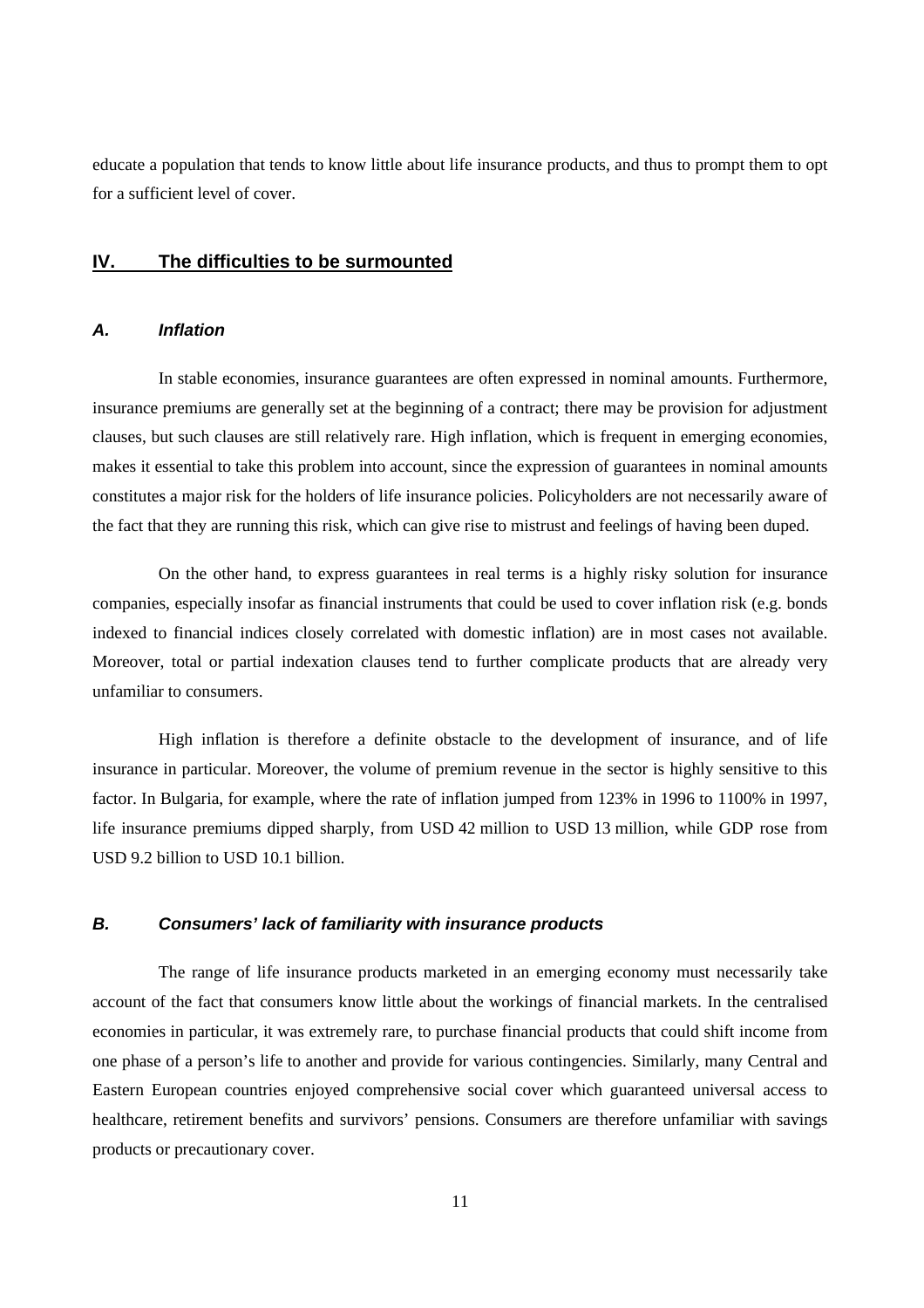This argument has often been expounded to explain the imposition of supervision of life insurance products, since producers have little incentive to develop high-quality products if consumers are incapable of telling the difference between them and products of far lower quality. As the public's financial education increases, however, these controls should be relaxed. The ultimate objective is for consumers to be able to exercise this supervision themselves, in order to choose the products best suited to their individual needs. To this end, campaigns to inform the public, and the preparation of prospectuses that explain the main features of life insurance products are imperative.

## **C. Underdeveloped domestic financial markets**

In order to do business confidently and effectively, insurance companies need to be able to invest their assets in markets that are sufficiently well developed and efficient. And yet, in most emerging markets, financial markets still offer a choice of products (bonds with a variety of maturities and issuers, shares in domestic or foreign companies, etc.) and auxiliary services (auditing firms and rating agencies, for example) that are limited. Extensive insurance operations can therefore not develop unless companies have sufficient access to foreign financial markets. With the exception of Slovenia and Moldova, all of the Central and Eastern European countries and the new independent states now allow insurance companies to invest some of their assets abroad. However, fear of depriving the national economy of too important a source of investment prompts many of them to limit the proportion of investments that may be made abroad (20% under Russian regulations) or to require prior government authorisation. Other countries, including Romania and Estonia, impose no such restrictions.

## **D. Lack of experience and insurance techniques**

In most emerging economies, the population starts out with little understanding of insurance. There is little or no specialised training in the subject. As a result, domestic insurance companies often lack experience and qualified staff, which makes it difficult to estimate risks. To a large extent, this problem can be solved by opening domestic markets to international insurers, which bring with them their experience and risk management techniques: actuarial methods, risk selection policy, new product design, etc. Transfers of technical and managerial know-how are especially important in the insurance industry because insurance companies, unlike industrial multinationals, cannot merely divide their production processes between their home country and emerging markets to take advantage of differential production costs, and wage costs in particular.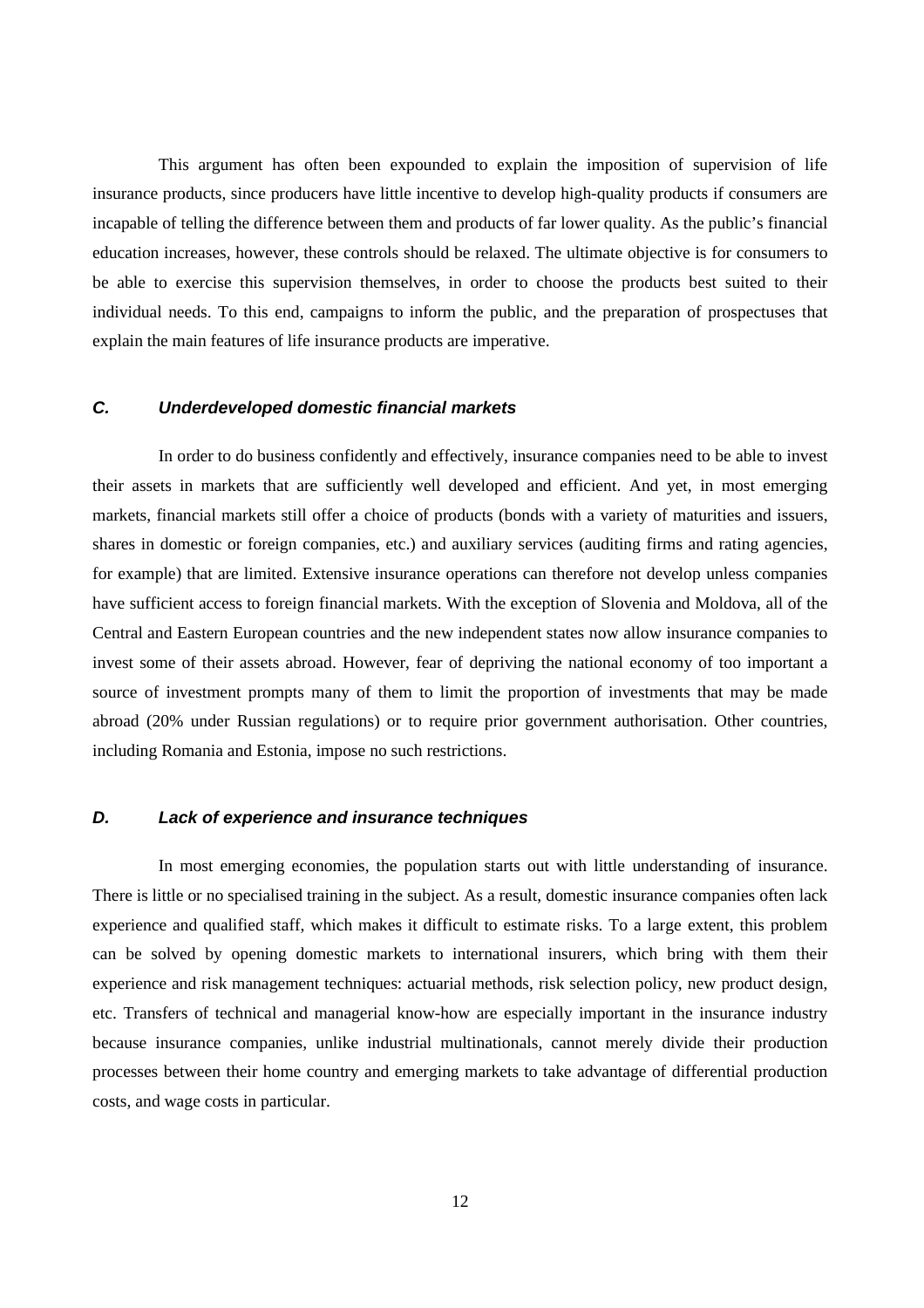# **E. The lack of actuarial data**

Insurance companies in emerging economies also suffer from the lack of reliable data bases, on which to base their actuarial calculations and tariffs. In countries where notably statistical data on health problems were not recorded properly, if at all, and in which ways of life have undergone or are undergoing sudden change, life expectancy data cannot provide a sufficient basis for computing life insurance premiums, even if the most sophisticated actuarial methods are used. It is only by instituting a comprehensive and reliable system of data collection that this obstacle can be overcome. To set up such a system is probably a matter for the State, but private insurance companies can help by constituting their own databases and pooling them.

As long as data are still insufficient, substantial margins of error will have to be factored in to ensure that pricing does not cause a deficit. Some of the resultant income should then be returned to the insured in the form of profit-sharing.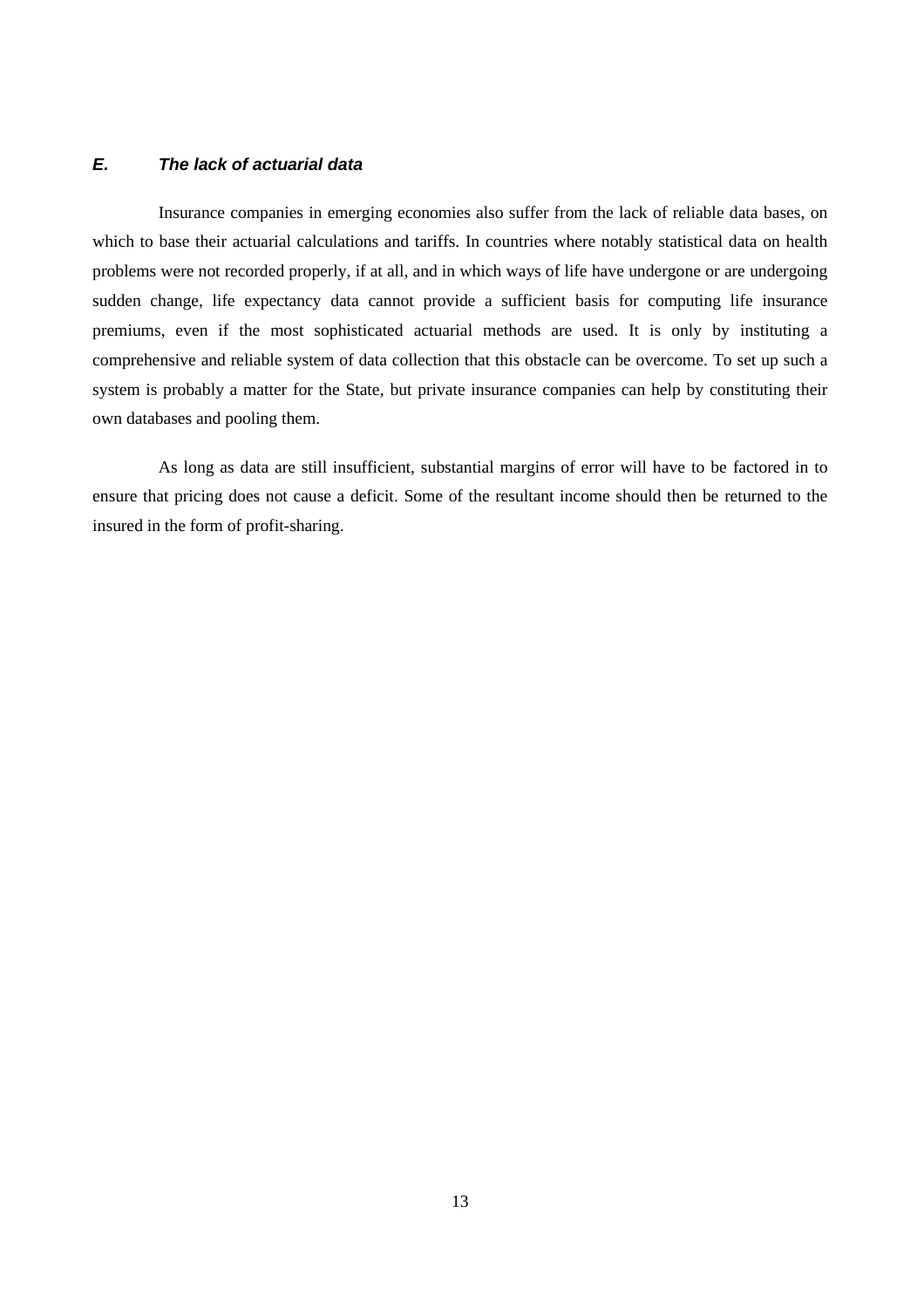#### **BIBLIOGRAPHY**

"The Taxation of Life Insurance Products in OECD Countries" by H.D. Skipper *Policy Issues in Insurance: Investment, Taxation, Insolvency* OECD, 1996.

*Insurance Regulation and Supervision in OECD Countries, Asian Economies and CEEC and NIS Countries* OECD, 2000

*Twenty Guidelines for Insurance Regulation and Supervision in the Economies in Transition* OECD, 1997

*Contractual Savings and Stock Market Development: Which Leads?* by M. Catalan, G. Impavido and A.R. Musalem. World Bank, 2000.

*Contractual Savings and Emerging Securities Markets* by D. Vittas World Bank, 1992

*The Role of Non-Bank Financial Intermediaries in Egypt and Other MENA Countries* by D. Vittas World Bank, 1997

*Foreign Insurers in Emerging Markets: Issues and Concerns* by H.D. Skipper International Insurance Foundation, 1997

*The Coming of Private Insurance to a Former Planned Economy: the Case of Slovenia* by M.S. Dorfman and K.C. Ennsfellner International Insurance Foundation, 1997

"Life and Health Insurance in the Emerging Markets: Assessment, Reforms and Perspectives" Suisse de Ré, *Sigma* No. 1, 1998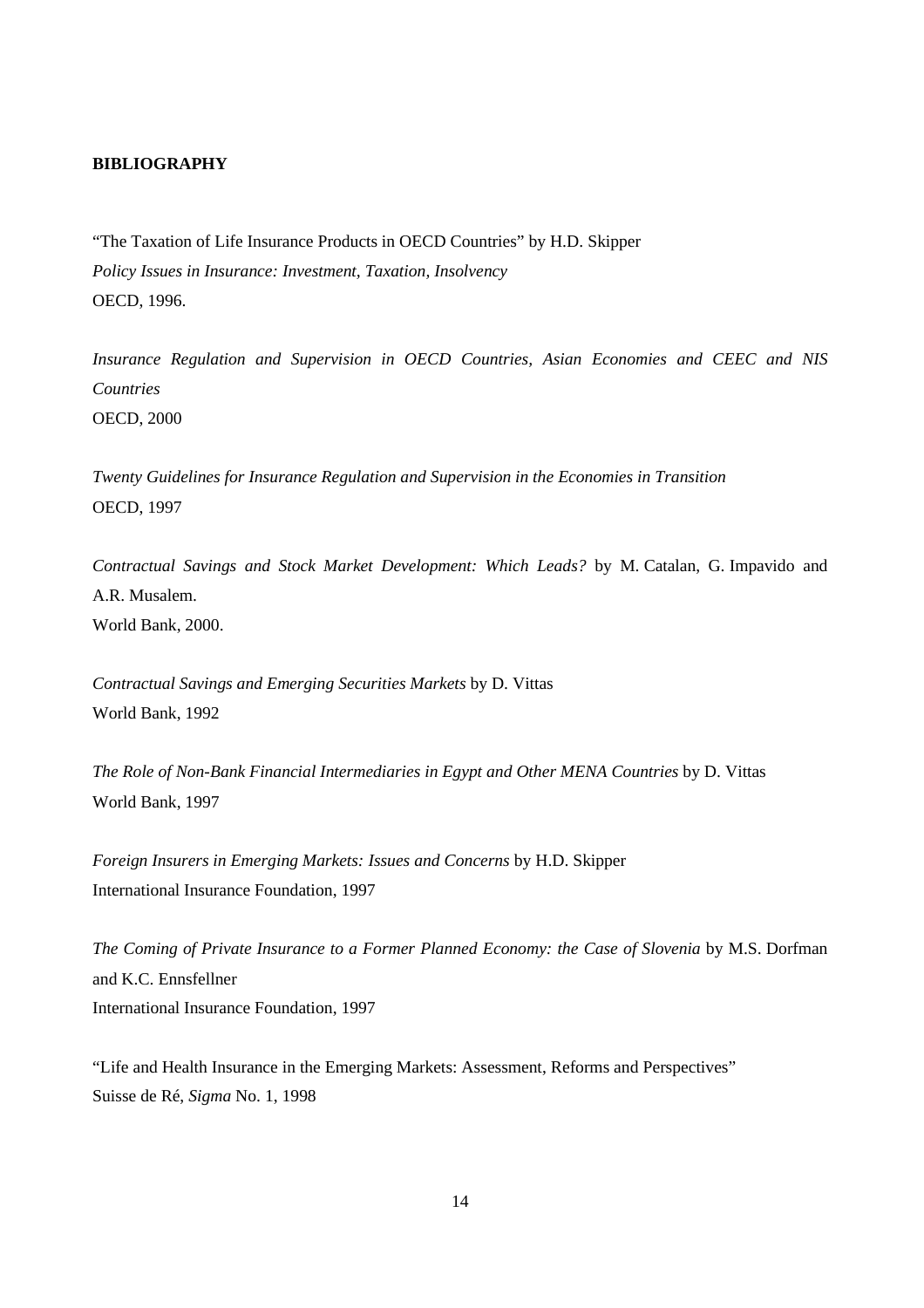"Insurance Industry in Central and Eastern Europe: Increasing Competition - Different Prospects for Growth"

Suisse de Ré, *Sigma* No. 7, 1998

"Emerging Markets: the Insurance Industry in the Face of Globalisation" Suisse de Ré, *Sigma* No. 4, 2000

*Importance of the Insurance Companies in the Capital Market Development of Transition Countries* by M. Duvnjak University of Split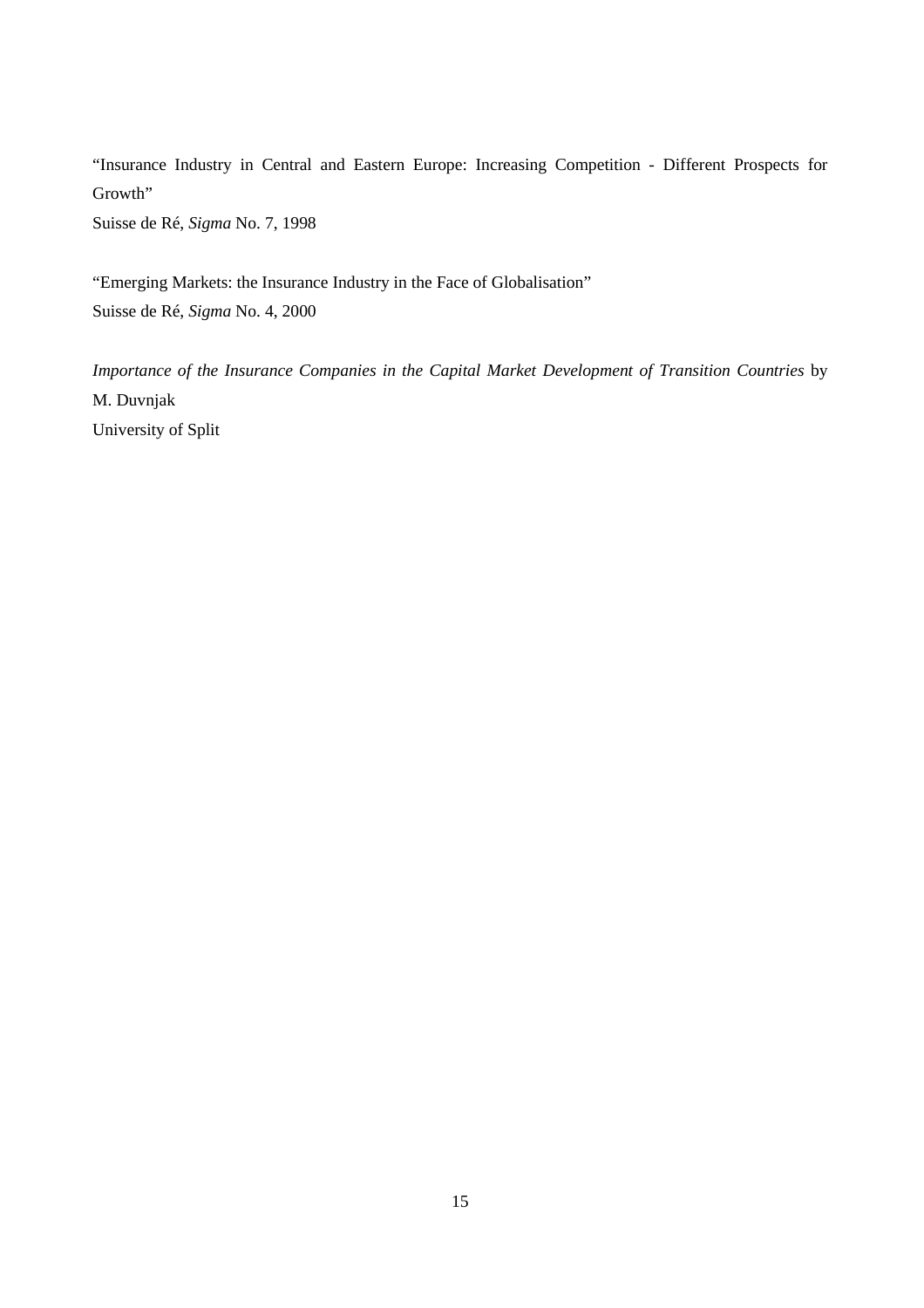# **ANNEX 1: KEY FIGURES FOR LIFE INSURANCE IN OECD COUNTRIES (1998)**

| Total gross life premiums                    | $USD$ 1 106 937 million  |
|----------------------------------------------|--------------------------|
| Life insurance share                         | 54.34% of total premiums |
| Density                                      | USD 954 per capita       |
| Penetration                                  | 4.58% of GDP             |
| <b>Retention</b> ratio                       | 95.05%                   |
| Ratio of reinsurance accepted                | 5.13%                    |
| OECD share of the global<br>insurance market | 94,6 %                   |

Source: *Insurance Statistics Yearbook 1991-1998*, OECD, 2000 edition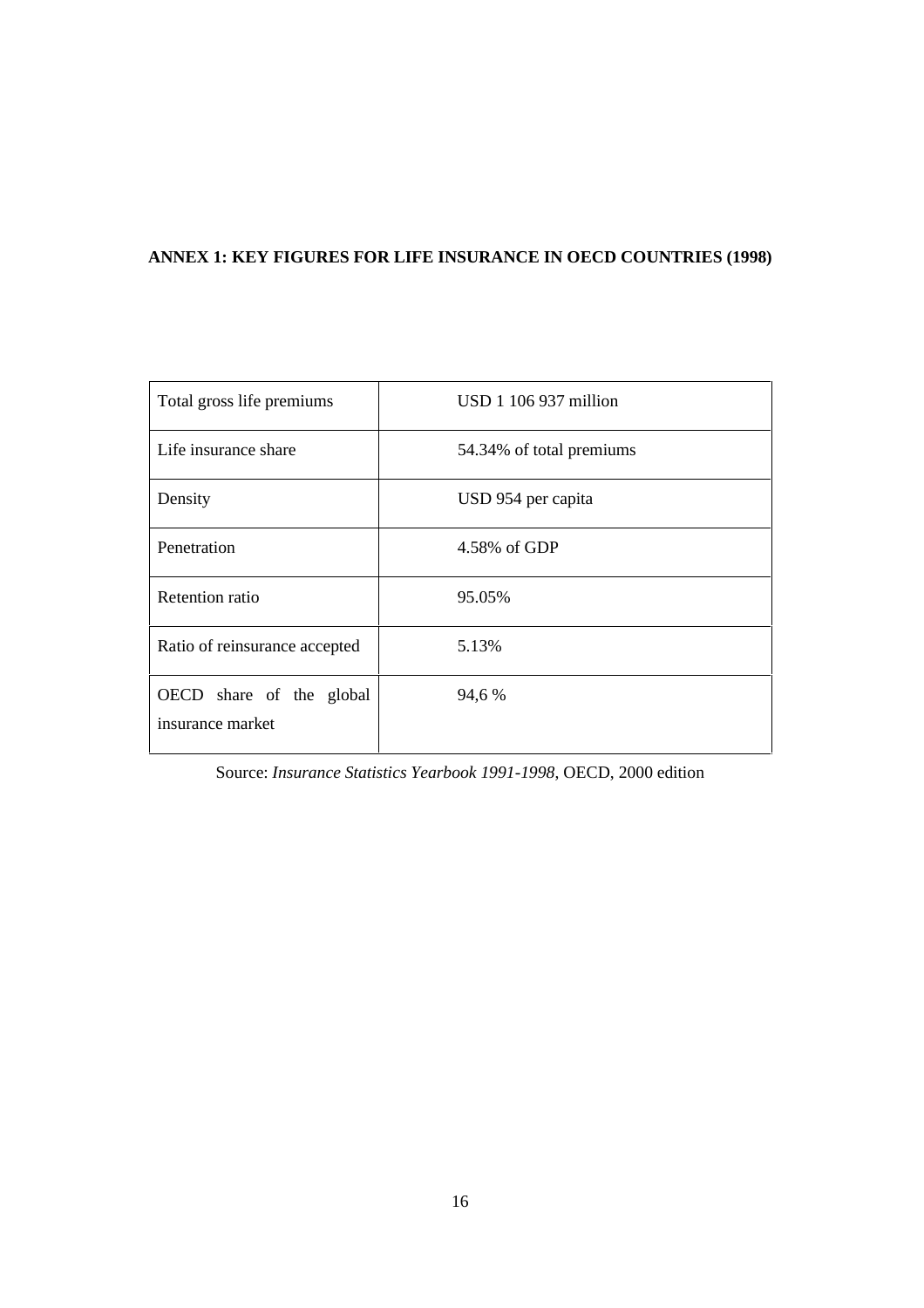# **ANNEX 2: TAX TREATMENT OF LIFE INSURANCE IN THE OECD COUNTRIES**

| Country               | <b>Existence of Special Tax regarding</b> <sup>1</sup> |             | <b>Special Rules</b> |             | <b>Purpose</b> |                            | Other                         |             |             |
|-----------------------|--------------------------------------------------------|-------------|----------------------|-------------|----------------|----------------------------|-------------------------------|-------------|-------------|
|                       | Ins. Co.                                               |             | Policyholder         | Others      |                | Deductibility <sup>1</sup> | Benefit of Other <sup>2</sup> |             | Contributi  |
|                       |                                                        | Contract    | Succession           |             | Ins. Co.       | Policyholde                | Public                        |             |             |
| Australia             | $\mathbf Y$                                            | $\mathbf Y$ | $\mathbf Y$          | ${\bf N}$   | $\mathbf Y$    | $\overline{N}$             | $\mathbf Y$                   | ${\bf N}$   | ${\bf N}$   |
| Belgium               | $\mathbf Y$                                            | $\mathbf Y$ | Y                    |             | $\mathbf Y$    | $\mathbf Y$                | Y                             | Y           |             |
| <b>Czech Republic</b> | $\mathbf Y$                                            | ${\bf N}$   | $\mathbf Y$          | ${\bf N}$   | $\mathbf Y$    | ${\bf N}$                  | $\mathbf Y$                   | ${\bf N}$   | ${\bf N}$   |
| Denmark               | $\mathbf Y$                                            | $\mathbf Y$ | Y                    | ${\bf N}$   | $\mathbf Y$    | $\mathbf Y$                | Y                             | $\mathbf Y$ | $\rm NA$    |
| Finland               | ${\bf N}$                                              | $\mathbf Y$ | N                    | N           | ${\bf N}$      | $\mathbf Y$                | Y                             | Y           | $\mathbf Y$ |
| France                | $\mathbf Y$                                            | $\mathbf Y$ | $\mathbf Y$          | ${\bf N}$   | $\mathbf Y$    | $\mathbf Y$                | Y                             | $\mathbf Y$ | $\mathbf Y$ |
| Germany               | ${\bf N}$                                              | $\mathbf Y$ | $\mathbf N$          | ${\bf N}$   | $\mathbf Y$    | $\mathbf Y$                | N                             | ${\bf N}$   | ${\bf N}$   |
| Hungary               | ${\bf N}$                                              | N           | N                    | ${\bf N}$   | N              | $\mathbf Y$                | N                             | ${\bf N}$   | ${\bf N}$   |
| Iceland               | $\mathbf Y$                                            | Y           | $\mathbf Y$          | $\mathbf Y$ | $\mathbf Y$    | $\mathbf Y$                | ${\bf N}$                     | $\mathbf Y$ | ${\bf N}$   |
| Italy                 | $\mathbf Y$                                            | Y           | $\mathbf Y$          | ${\bf N}$   | ${\bf N}$      | $\mathbf Y$                | Y                             | N           | $\mathbf Y$ |
| Japan                 | ${\bf N}$                                              | N           | ${\bf N}$            | ${\bf N}$   | $\mathbf Y$    | $\mathbf Y$                | Y                             | ${\bf N}$   | ${\bf N}$   |
| Korea                 | ${\bf N}$                                              | ${\bf N}$   | ${\bf N}$            | ${\bf N}$   | ${\bf N}$      | $\mathbf Y$                | ${\bf N}$                     | N           | ${\bf N}$   |
| Luxembourg            | ${\bf N}$                                              | $\mathbf Y$ | $\mathbf Y$          | ${\bf N}$   | ${\bf N}$      | $\mathbf Y$                | $\mathbf Y$                   | N           | ${\bf N}$   |
| Mexico                | ${\bf N}$                                              | ${\bf N}$   | N                    | N           | ${\bf N}$      | $\mathbf Y$                | $\mathbf Y$                   | N           | ${\bf N}$   |
| Netherlands           | $\mathbf Y$                                            | $\mathbf Y$ | ${\bf N}$            | ${\bf N}$   | ${\bf N}$      | $\mathbf Y$                | $\mathbf Y$                   | ${\bf N}$   | ${\bf N}$   |
| Norway                | ${\bf N}$                                              | $\mathbf Y$ | $\mathbf Y$          | N           | ${\bf N}$      | $\mathbf Y$                | $\mathbf Y$                   | $\mathbf Y$ | $\mathbf Y$ |
| Poland                | ${\bf N}$                                              | N           | N                    | $\mathbf N$ | N              | ${\bf N}$                  | N                             | N           | ${\bf N}$   |
| Portugal              | $\mathbf Y$                                            | Y           | Y                    | Y           | N              | $\mathbf Y$                | Y                             | $\rm NA$    | $\rm NA$    |
| Spain                 | $\rm Y$                                                | $\mathbf Y$ | $\mathbf Y$          | ${\bf N}$   | ${\bf N}$      | ${\bf N}$                  | $\mathbf Y$                   | $\mathbf Y$ | $\mathbf Y$ |
| Sweden                | $\mathbf Y$                                            | $\mathbf Y$ | Y                    | Y           | N              | $\mathbf Y$                | $\mathbf N$                   | Y           | N           |
| Switzerland           | ${\bf N}$                                              | $\mathbf Y$ | ${\bf N}$            | $\rm NA$    | ${\bf N}$      | $\mathbf Y$                | Y                             | ${\bf N}$   | ${\bf N}$   |
| Turkey                | $\mathbf Y$                                            | $\mathbf Y$ | $\mathbf Y$          | ${\bf N}$   | $\mathbf Y$    | $\rm Y$                    | Y                             | ${\bf N}$   | ${\bf N}$   |
| U.K.                  | ${\bf N}$                                              | Y           | N                    | ${\bf N}$   | Y              | $\mathbf Y$                | Y                             | ${\bf N}$   | N           |
| <b>United States</b>  | $\mathbf Y$                                            | Y           | N                    | Y           | $\mathbf Y$    | $\mathbf Y$                | Y                             | Y           | $\mathbf Y$ |
| E.U.                  | ${\bf N}$                                              | ${\bf N}$   | $\overline{N}$       | ${\bf N}$   | ${\bf N}$      | $\overline{N}$             | ${\bf N}$                     | ${\bf N}$   | ${\bf N}$   |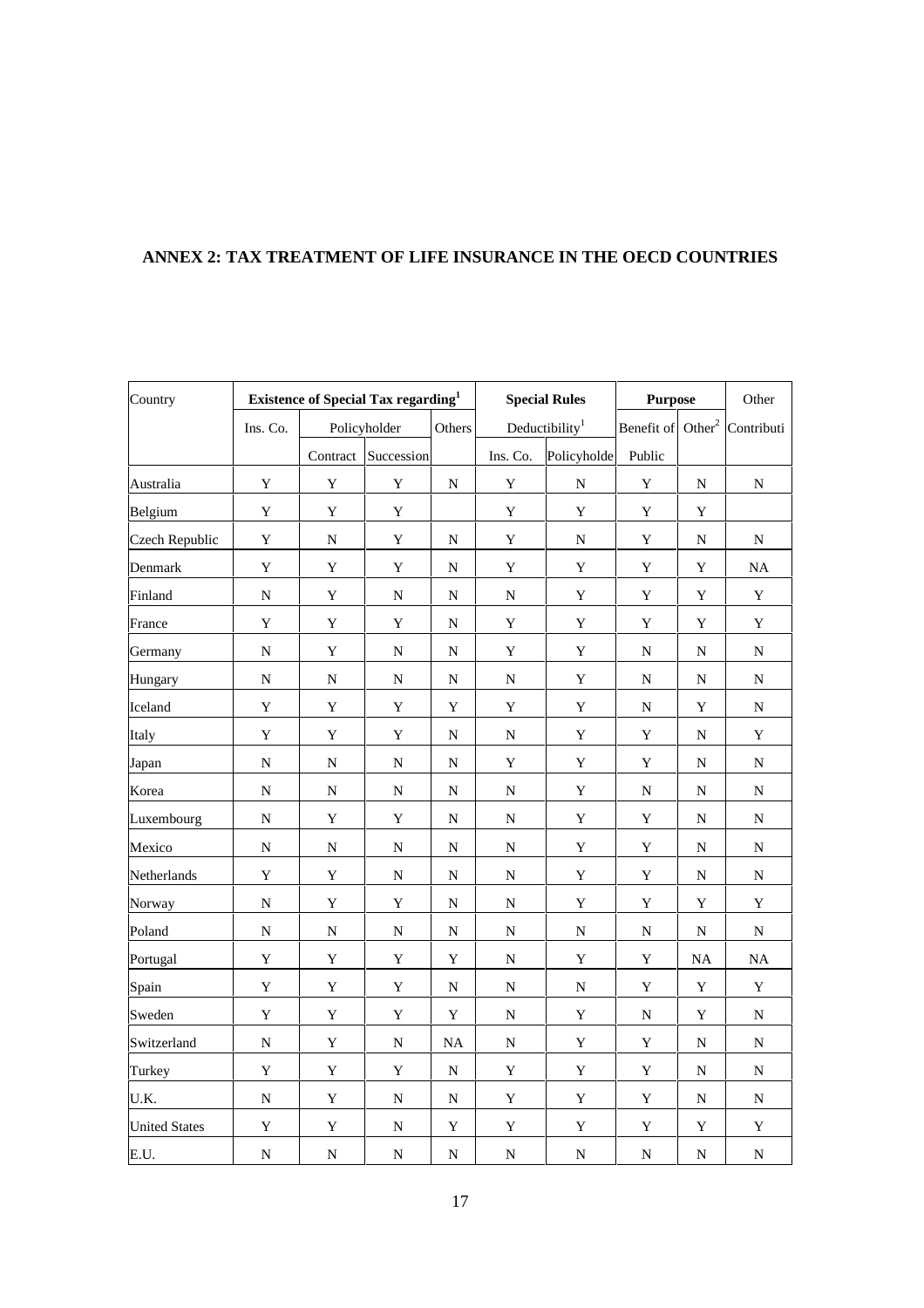Source: Comparative tables on insurance regulation and supervision in OECD countries

| Country               | $\text{Tax}^1$                                          |                              |             |                  |
|-----------------------|---------------------------------------------------------|------------------------------|-------------|------------------|
|                       | Tax on Premiums                                         | Tax on Capital               | Value Added | Supplementary    |
|                       | Life                                                    | Yield                        | Tax         | <b>Taxes</b>     |
| Australia             |                                                         |                              |             |                  |
| Austria               |                                                         |                              |             |                  |
| Belgium               | Y (group ins./pension funds: in life 10%, 16.5% or 33%, |                              |             | 9.25% on profit- |
|                       | $4.4.% + 8.86%$ on                                      | précompte mobilier: N except |             | sharing          |
|                       | allowances of employer)                                 | in limited cases             |             |                  |
| Canada                |                                                         |                              |             |                  |
| <b>Czech Republic</b> | ${\bf N}$                                               | 15%                          | ${\bf N}$   | ${\bf N}$        |
| Denmark               |                                                         |                              |             |                  |
| Finland               | ${\bf N}$                                               | $\mathbf N$                  | ${\bf N}$   |                  |
| France                | $\overline{N}$                                          | $CSG + RDS: 3.9%$            | $\mathbf N$ | Y                |
|                       |                                                         | repurchase under 8 years:    |             |                  |
|                       |                                                         | 37% or 17%                   |             |                  |
| Germany               | $\mathbf N$                                             | $\mathbf N$                  | ${\bf N}$   | solidarity       |
|                       |                                                         |                              |             | surcharge: 7.5%  |
|                       |                                                         |                              |             | municipal tax    |
|                       |                                                         |                              |             | between 13 and   |
|                       |                                                         |                              |             | 21%              |
| Greece                |                                                         |                              |             |                  |
| Hungary               | ${\bf N}$                                               |                              | 12 or 25 %  | local taxes on   |
|                       |                                                         |                              |             | buildings,       |
|                       |                                                         |                              |             | communal taxes   |
| Iceland               | stamp duties                                            | NR                           | ${\bf N}$   | $\rm NR$         |
| Ireland               |                                                         |                              |             |                  |
| Italy                 | 2.5%                                                    | ${\bf N}$                    | ${\bf N}$   |                  |
| Japan                 | ${\bf N}$                                               | ${\bf N}$                    | ${\bf N}$   | ${\bf N}$        |
| Korea                 | $\overline{\rm N}$                                      | $\mathbf N$                  | ${\bf N}$   | education and    |
|                       |                                                         |                              |             | inhabitant tax   |
| Luxembourg            | $\overline{N}$                                          | $\overline{N}$               | ${\bf N}$   | $Y$ (fire)       |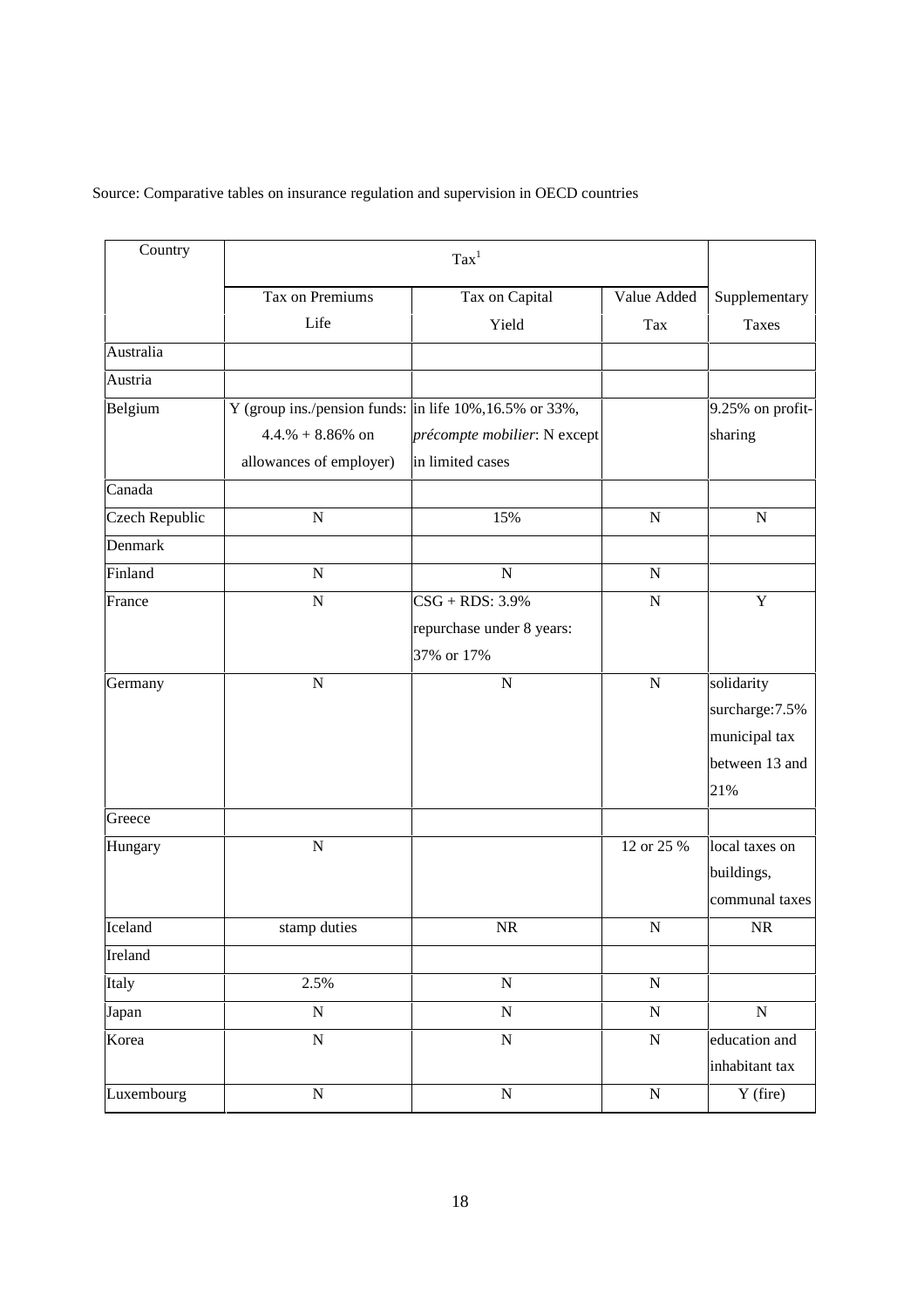| Mexico                |                         | 34%                                                        | 15% (in border   | income tax of |
|-----------------------|-------------------------|------------------------------------------------------------|------------------|---------------|
|                       |                         |                                                            | cities: $10\%$ ) | 34 % on       |
|                       |                         |                                                            |                  | policyholder  |
|                       |                         |                                                            |                  | dividends     |
| Netherlands           | $\mathbf N$             | NA                                                         | N                | ${\bf N}$     |
| New Zealand           |                         |                                                            |                  |               |
| Norway                | $\mathbf N$             | Y(mutuals and pension                                      | $\mathbf N$      | $\mathbf N$   |
|                       |                         | funds)                                                     |                  |               |
| Poland                | $\mathbf N$             | $\mathbf N$                                                | $\mathbf N$      | $\mathbf N$   |
| Portugal              |                         |                                                            |                  |               |
| Spain                 | ${\bf N}$               | $\mathbf N$                                                | $\mathbf N$      | ${\bf N}$     |
| Sweden                |                         | max. 15% paid to co. outside life: 15 or 27% of a standard | NR               | <b>NR</b>     |
|                       | Sweden, reduction poss. | yield on the net asset value                               |                  |               |
| Switzerland           |                         |                                                            |                  |               |
| Turkey                | 5%                      | N                                                          | $\mathbf N$      | 10% in fire   |
| <b>United Kingdom</b> |                         |                                                            |                  |               |
| <b>United States</b>  |                         |                                                            |                  |               |

# Source: Comparative tables on insurance regulation and supervision in OECD countries

| Country        | Tax Deductibility                                                     |                                       |  |  |
|----------------|-----------------------------------------------------------------------|---------------------------------------|--|--|
|                | Insured                                                               | Policyholder                          |  |  |
| Australia      |                                                                       |                                       |  |  |
| Austria        |                                                                       |                                       |  |  |
| Belgium        | Y for individuals, groups, pension funds with                         | Y in group ins. and for pension funds |  |  |
|                | variable limits calculated on average tax with min   for the employer |                                       |  |  |
|                | 30% and max. 40%, see T 34 cont.2                                     |                                       |  |  |
| Canada         |                                                                       |                                       |  |  |
| Czech Republic | N                                                                     | N                                     |  |  |
| Denmark        |                                                                       |                                       |  |  |
| Finland        | N                                                                     | Y for employers and in compulsory     |  |  |
|                |                                                                       | pension ins. (if voluntary only under |  |  |
|                |                                                                       | certain conditions)                   |  |  |
| France         | N                                                                     | Y (heirs)                             |  |  |
| Germany        | if identical with policyholder                                        | Y                                     |  |  |
| Greece         |                                                                       |                                       |  |  |